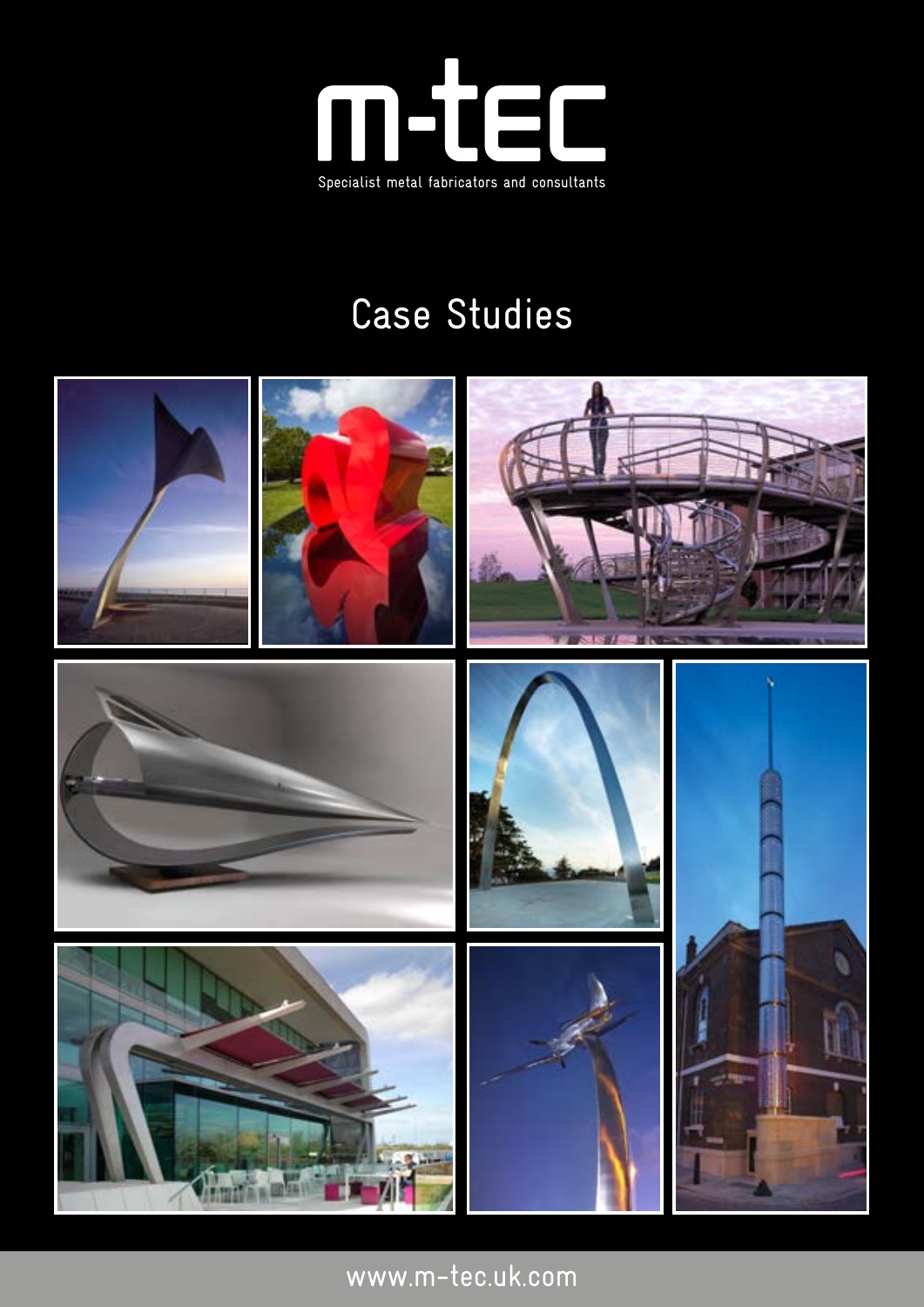#### SUN MOON & TWO HEARTS

۰



| <b>Project:</b>  | <b>Sun Moon &amp; Two Hearts</b> |
|------------------|----------------------------------|
| <b>Artist:</b>   | <b>Jephson Robb</b>              |
| <b>Location:</b> | Glasgow                          |

m-tec were chosen by public artist Jephson Robb to manufacture two eye-catching sculptures which have now taken pride of place outside Gartnavel Royal Hospital in Glasgow. The monuments reflect the experiences and stories of those using the hospital's mental health services.

The Sun-Moon sculpture is made up of a two and a half metre convex diameter circle with two different sides to represent the contrast between the Sun and the Moon. It draws its inspiration from the hospital motto 'Let there be Light Again'.

One blasted stainless steel side features highly polished dished sections to reflect the shape of the Moon, and the opposite side is made of a highly reflective, polished mirror to represent the Sun.

The Two Hearts sculpture, which is made from 316 grade stainless steel and was powder coated in-house sits on a four metre mirror-polished reflective platform to support it.

These sculptures will serve as a legacy to the past 200 years of the hospital, and point forward to 21st century mental health care and the role which the arts has to play in supporting and promoting the recovery of those living with ill mental health.



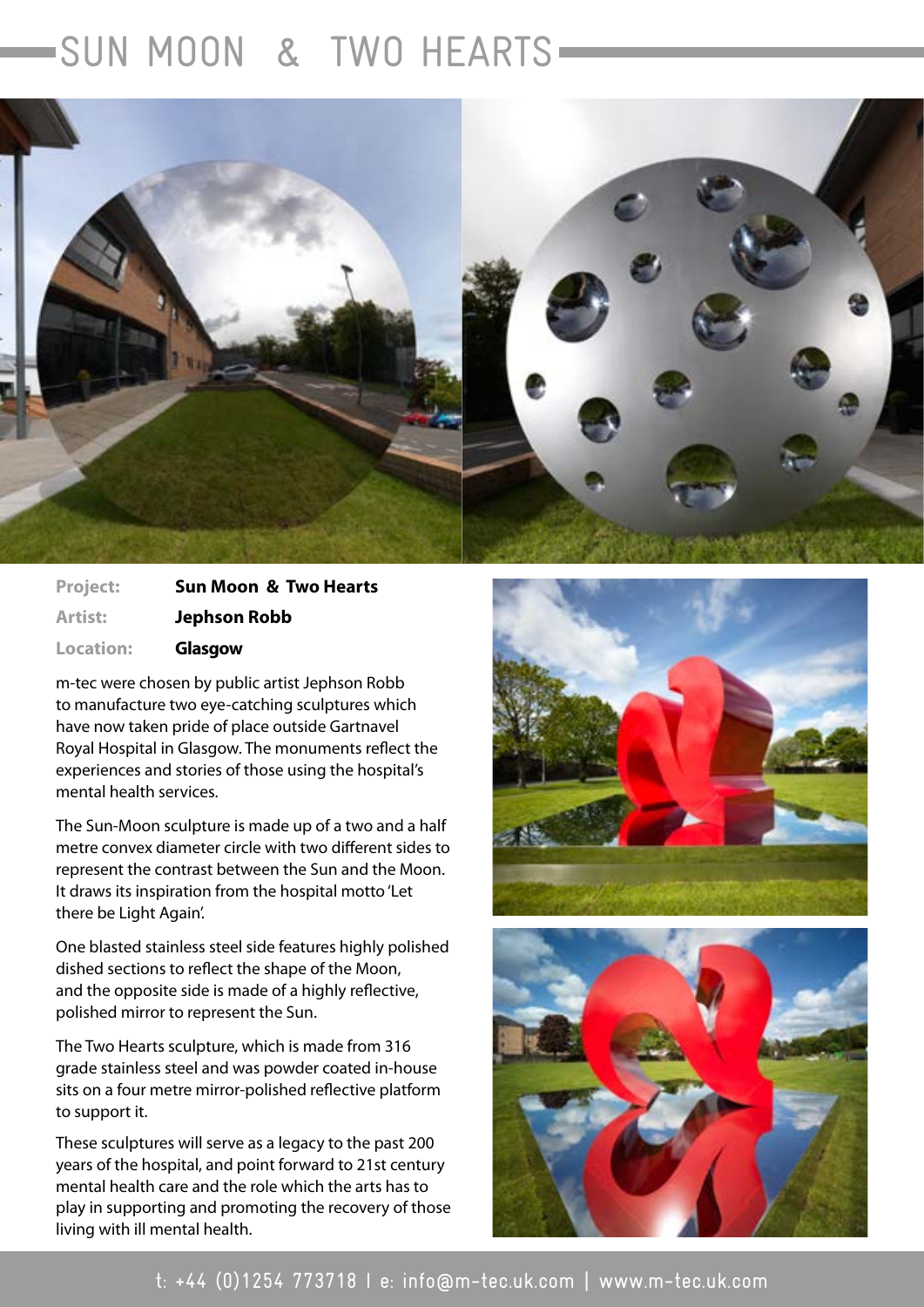# THE ABERTILLERY GATEWAY



**Project: The Abertillery Gateway Artist: Blaenau Gwent County Borough Location: Abertillery, South East Wales**

m-tec manufactured the six super satin finished stainless steel spires as part of the Abertillery Gateway Feature to represent the historic locations of former colliery sites from the surrounding area.

Working alongside Dawnus Construction who prepared the foundations for the project, we fabricated the six 8mm thick spires in two sections which were then welded together to create heights ranging from fourteen to seventeen metres.

The spires, which are made from grade 316 stainless steel with a diameter of 450mm are also fully fitted with IP 67 LED colour changing luminaires – supplied by Anolis Lighting – to create the stunning effect which penetrates through the cut outs and adds to the ambience of the project.

Each spire also has a stainless steel base plate which has been engraved with the name of the colliery it is representing.

As part of a competition, local schools were given the opportunity to produce sketches, poems or short stories to represent past and present memories. The winning designs were then engraved onto sixteen stainless steel plaques on the stone retaining wall.

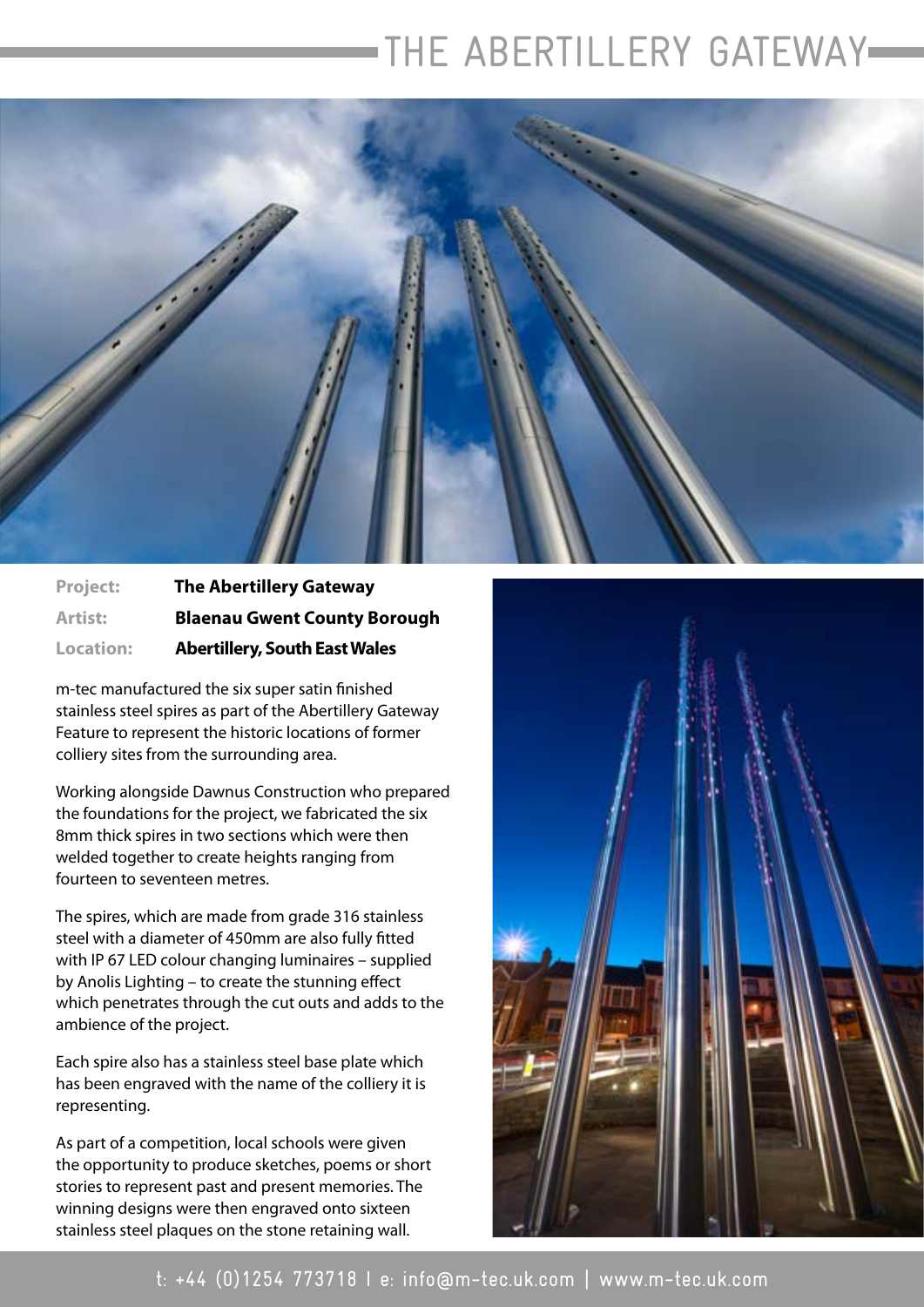# FOLKESTONE WAR MEMORIAL ARCH



| Project:   | <b>Folkestone War Memorial Arch</b> |
|------------|-------------------------------------|
| Architect: | <b>Foster Gearing</b>               |
| Location:  | <b>Folkestone, Kent</b>             |

m-tec were commissioned by educational charity Step Short to manufacture the iconic stainless steel arch and bespoke seating that was unveiled by Prince Harry.

Designed by specialist architectural company Foster Gearing, the memorial arch overlooks the harbour where ships waited to take millions of soldiers to France during the course of the war. This project marks the centenary of the outbreak of World War 1.

The associated seating made from marine grade 316 stainless steel and Iroko slats were designed and manufactured by sister company, Goose Foot Street Furniture to fit seamlessly into the recesses. They create a timeless feature within the town centre and blend into the surrounding area perfectly.

Thousands of people turned out for the ceremony to commemorate the millions of men and women who travelled to and from the Western Front during the 1914- 18 conflict, and the project was delivered to international property company Lend Lease ahead of schedule.

Together, the projects create a timeless feature integrated to complete the renovation of the Road of Remembrance.

### - IRVINE TRINITY MIRROR-

| <b>Project:</b>   | <b>Irvine Trinity Mirror</b> |
|-------------------|------------------------------|
| <b>Architect:</b> | <b>Peter McCaughey</b>       |
| <b>Location:</b>  | <b>Irvine Town Centre</b>    |

m-tec were selected to manufacture the nine metre, mirror polished sculpture which stands proud in the recently developed town centre of Irvine.

The sculpture was fabricated using 12mm thick grade 316 stainless steel sheets which were then welded together to form the unique shape. There is granite text lain into the ground below which is written in reverse, but when you read it using the mirror finish on the sculpture you are able to read the text which is based on the history of the town.

The project was a joint venture between artist Peter McCaughey, Irvine Bay Regeneration, Land Engineering and m-tec.

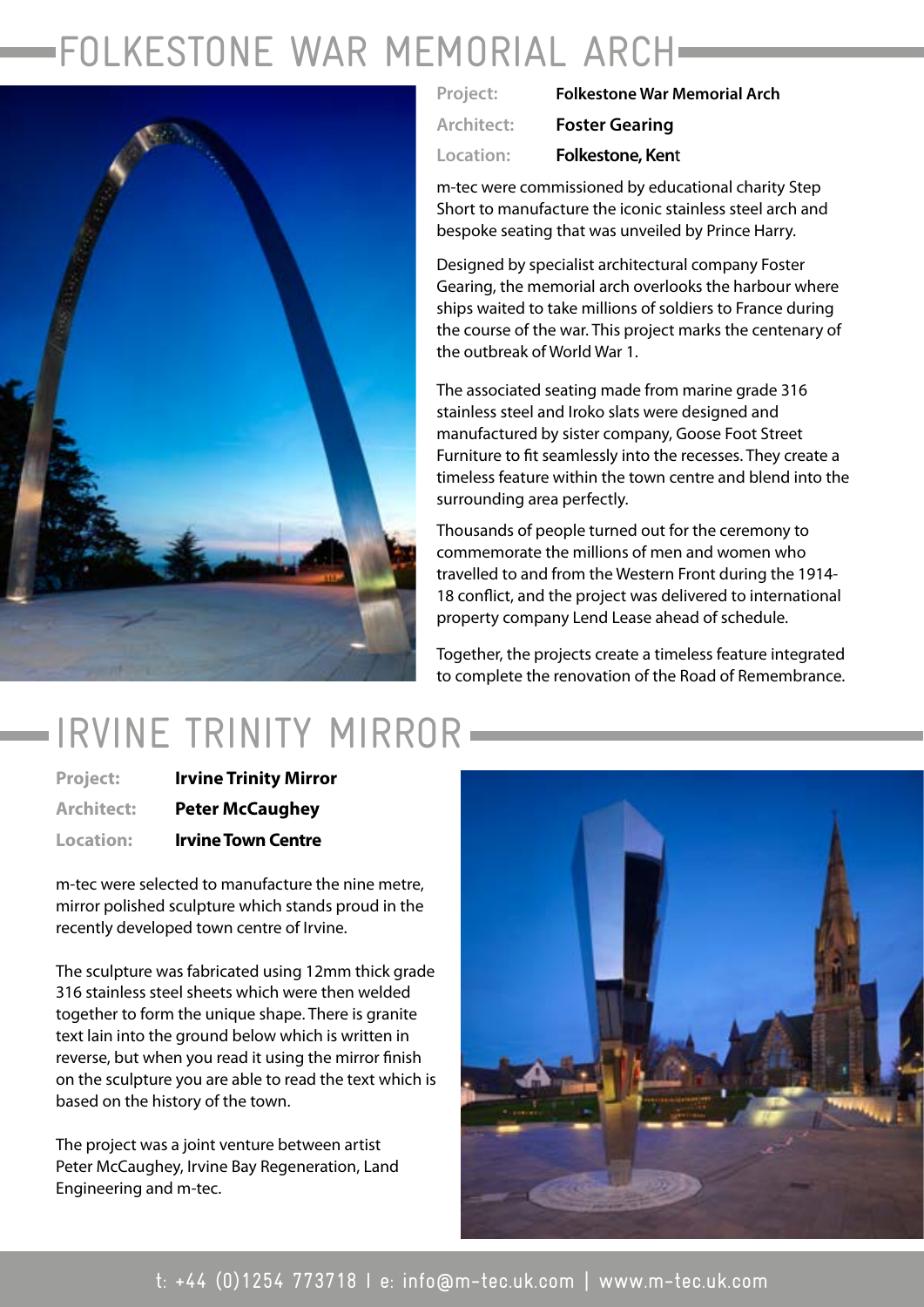# THE SWIRL-



| <b>Project:</b>   | <b>The Swirl</b>                          |
|-------------------|-------------------------------------------|
| <b>Architect:</b> | <b>Maria Rosa Kramer</b>                  |
| Location:         | <b>Didcot Orchard Centre, Oxfordshire</b> |

m-tec were selected by architect Maria Rosa Kramer to manufacture The Swirl sculpture for Didcot Orchard Centre.

Standing at eight metres high and supported by three vertical legs, the 316 grade stainless steel sculpture is mirror polished and finished with red paint on one of its sides to represent the colour of an apple.

Inspired by Oxfordshire's great apple growing tradition, Maria's vision for the stunning sculpture was for it to resemble the peeling of an apple and refers to the name of the town centre and surrounding area.

The owners of the shopping centre and the public in Didcot have given great feedback on this stunning sculpture and they are delighted to have it as a centrepiece for their shopping area.

#### STAINLESS STEEL CANOPY

| <b>Project:</b>  | <b>Stainless Steel Canopy</b>  |
|------------------|--------------------------------|
| Architect:       | <b>RH Partnership</b>          |
| <b>Location:</b> | Napp Pharmaceutical, Cambridge |

The bespoke stainless steel canopy was fabricated in-house from 316 grade stainless steel and installed at Napp Pharmaceutical in Cambridge.

The custom built canopy is over 22 metres long and has a striking shape which was designed by RH Partnership Architects. It also features a remote sun shade which is operated electronically depending on the weather conditions.

This project was a joint venture between m-tec, Napp Pharmaceutical, RH Partnership, and VINCI Construction Levolux.



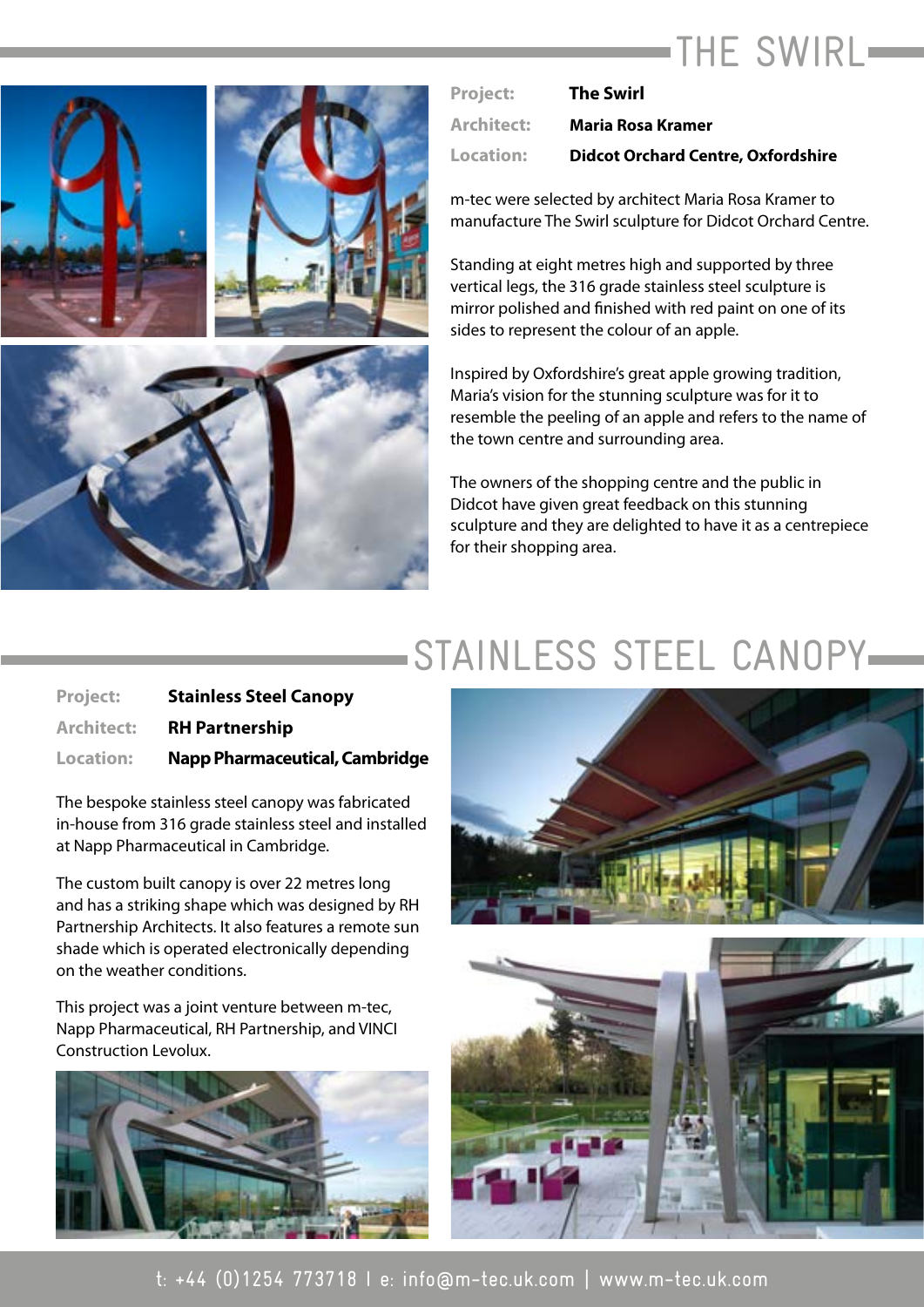# DARWEN SPITFIRE MEMORIAL







**Project: Darwen Spitfire Memorial Location: Darwen, Lancashire**

The stunning stainless steel spitfire memorial sculpture, that was unveiled on Remembrance Day 2012, was overseen by m-tec and manufactured by WEC Group Training Academy apprentices.

Darwen was the smallest town in the UK to finance a spitfire during WWII, and the Spitfire memorial is a lasting reminder of the Town's contribution to the War Effort. The sculpture took two years to complete and cost around £175k. The sculpture has been 100% funded, manufactured and donated by the WEC Group to the people of Darwen.

The motivation behind the donation is to recognise and remember the massive contribution the people of Darwen made when they managed to raise the cost to purchase a spitfire for use in the WWII R.A.F.

The 3:1 ratio stainless steel sculpture, with a wing span measuring 3.8 meters and standing 6.9 meters high was hand crafted by the apprentices.

This fantastic sculpture is the town's legacy to the people of Darwen who made the contribution to the country's war efforts.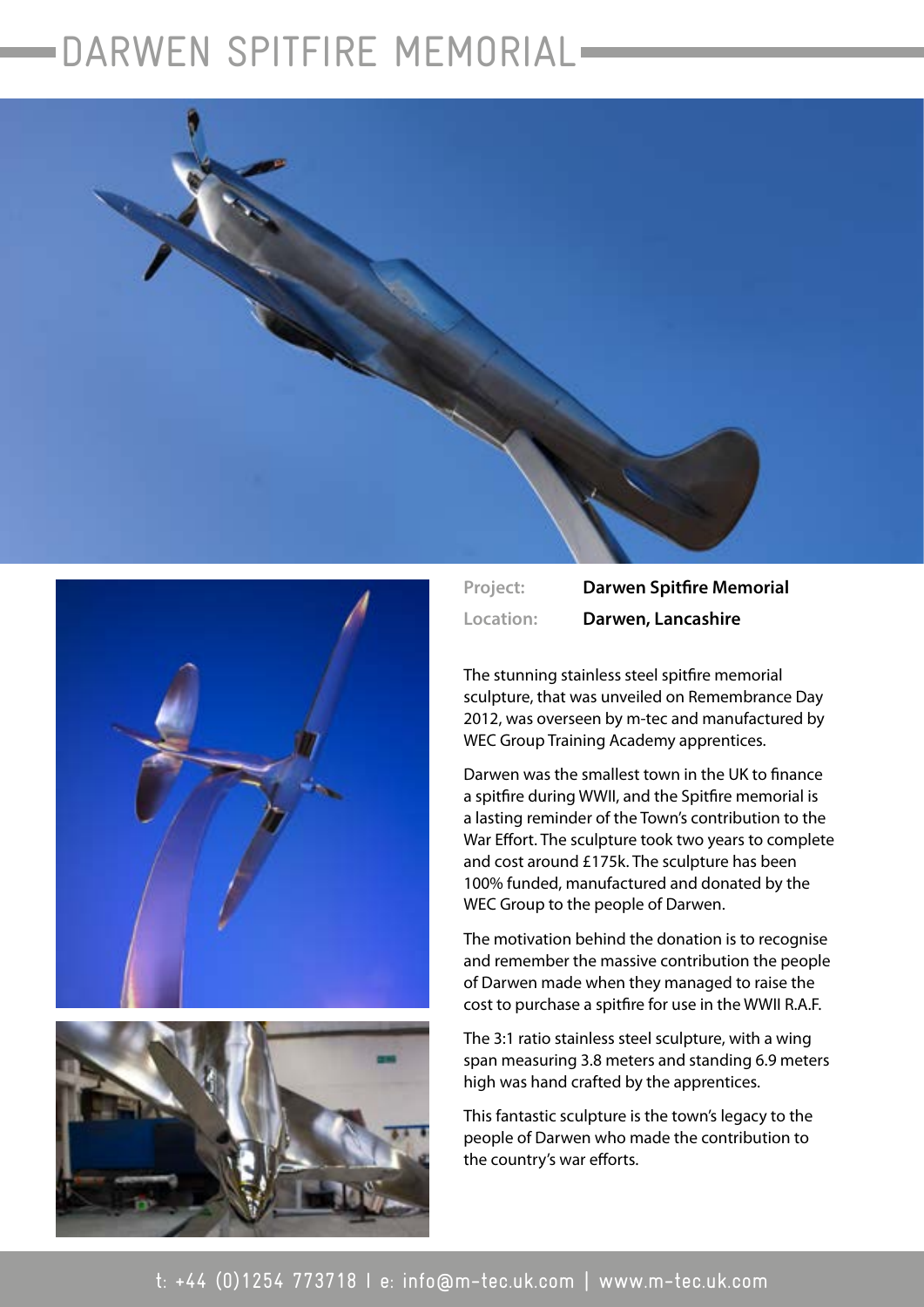## MEADS REACH BRIDGE



**Project: Meads Reach Bridge Architect: Niall McLaughlin Location: Temple QUAY II, Bristol**

The Meads Reach Bridge was a joint project between Niall McLaughlin Architects, Cyril Swett, Gleeds, Price & Myers, Dean & Dyball and m-tec for Castlemore Securities to renovate Temple QUAY II in Bristol.

m-tec fabricated the 55 metre, 75 tonne stainless steel pedestrian walkway in-house from 2205 duplex stainless steel. Its construction was made from eight sections which were delivered individually to the Bristol location. This was then reassembled and fully welded together to make one complete structure.

The arc of the bridge picks up light from the sky and water, changing with the weather and the time of day. The interior of the bridge also holds LED lights which make the whole structure glow at night, revealing the hidden ribs of the internal skeleton.

The final polishing was undertaken in-house and the completed pedestrian walkway was craned into place in one piece, making the Meads Reach Bridge of m-tec's most prestigious projects to date.